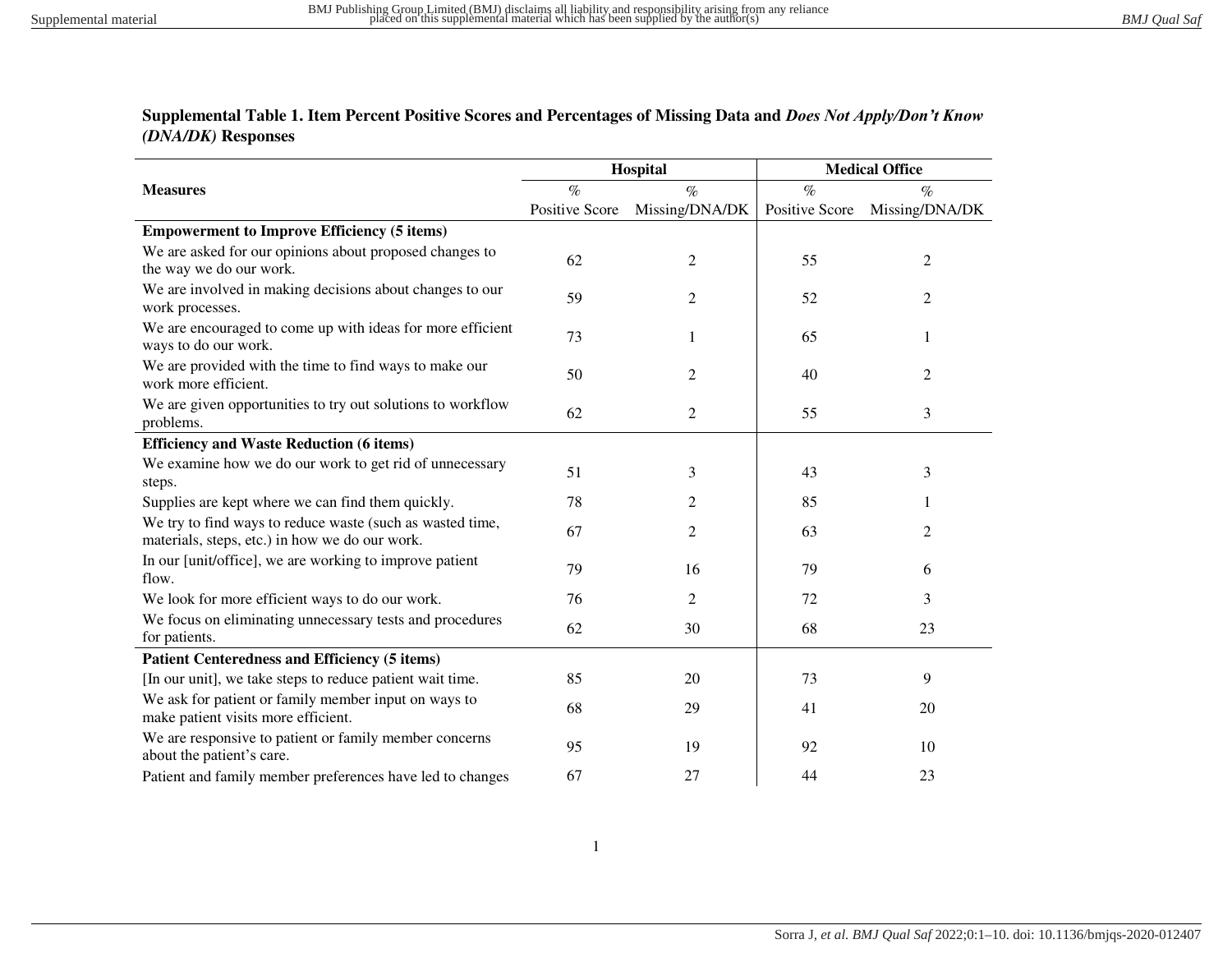| Hospital                                                                                 |                |                | <b>Medical Office</b> |                |  |  |
|------------------------------------------------------------------------------------------|----------------|----------------|-----------------------|----------------|--|--|
| <b>Measures</b>                                                                          | $\%$           | $\%$           | $\%$                  | $\%$           |  |  |
|                                                                                          | Positive Score | Missing/DNA/DK | <b>Positive Score</b> | Missing/DNA/DK |  |  |
| in our workflow.                                                                         |                |                |                       |                |  |  |
| We invite patients to serve on advisory panels or                                        | 37             | 52             | 19                    | 43             |  |  |
| committees to help us improve the patient care experience.                               |                |                |                       |                |  |  |
| [Hospital: Management] [Medical Office: Owner,                                           |                |                |                       |                |  |  |
| <b>Managing Partner, Leadership] Support for Improving</b>                               |                |                |                       |                |  |  |
| <b>Efficiency and Reducing Waste (6 items)</b>                                           |                |                |                       |                |  |  |
| Communicates that it is everyone's job to look for ways to<br>improve work processes.    | 81             | 4              | 63                    | 5              |  |  |
| Takes action to address workflow problems that are brought<br>to his or her attention.   | 77             | 4              | 64                    | 6              |  |  |
| Recognizes us for our ideas to improve efficiency.                                       | 72             | 4              | 52                    | 7              |  |  |
| Provides us with reports on our [unit/office] performance.                               | 81             | 6              | 51                    | 10             |  |  |
| Emphasizes the importance of using regularly collected                                   | 75             |                |                       |                |  |  |
| data to improve our work processes.                                                      |                | 7              | 47                    | 13             |  |  |
| Places a high priority on doing work efficiently without<br>compromising patient care.   | 82             | 9              | 74                    | $\tau$         |  |  |
| <b>Overall Ratings of Healthcare Quality (4 items)</b>                                   |                |                |                       |                |  |  |
| Patient Centered—Is responsive to individual patient                                     |                |                |                       |                |  |  |
| preferences, needs, and values                                                           | 68             | 4              | 62                    | 3              |  |  |
| Effective-Provides services based on scientific knowledge                                |                |                |                       |                |  |  |
| to all who could benefit                                                                 | 65             | 5              | 62                    | 4              |  |  |
| Timely—Minimizes waits and potentially harmful delays                                    | 58             | 4              | 45                    | 4              |  |  |
| Efficient-Ensures cost-effective care (avoids waste,<br>overuse, and misuse of services) | 53             | 5              | 44                    | 4              |  |  |

**Experience With Activities to Improve Efficiency (10 items)**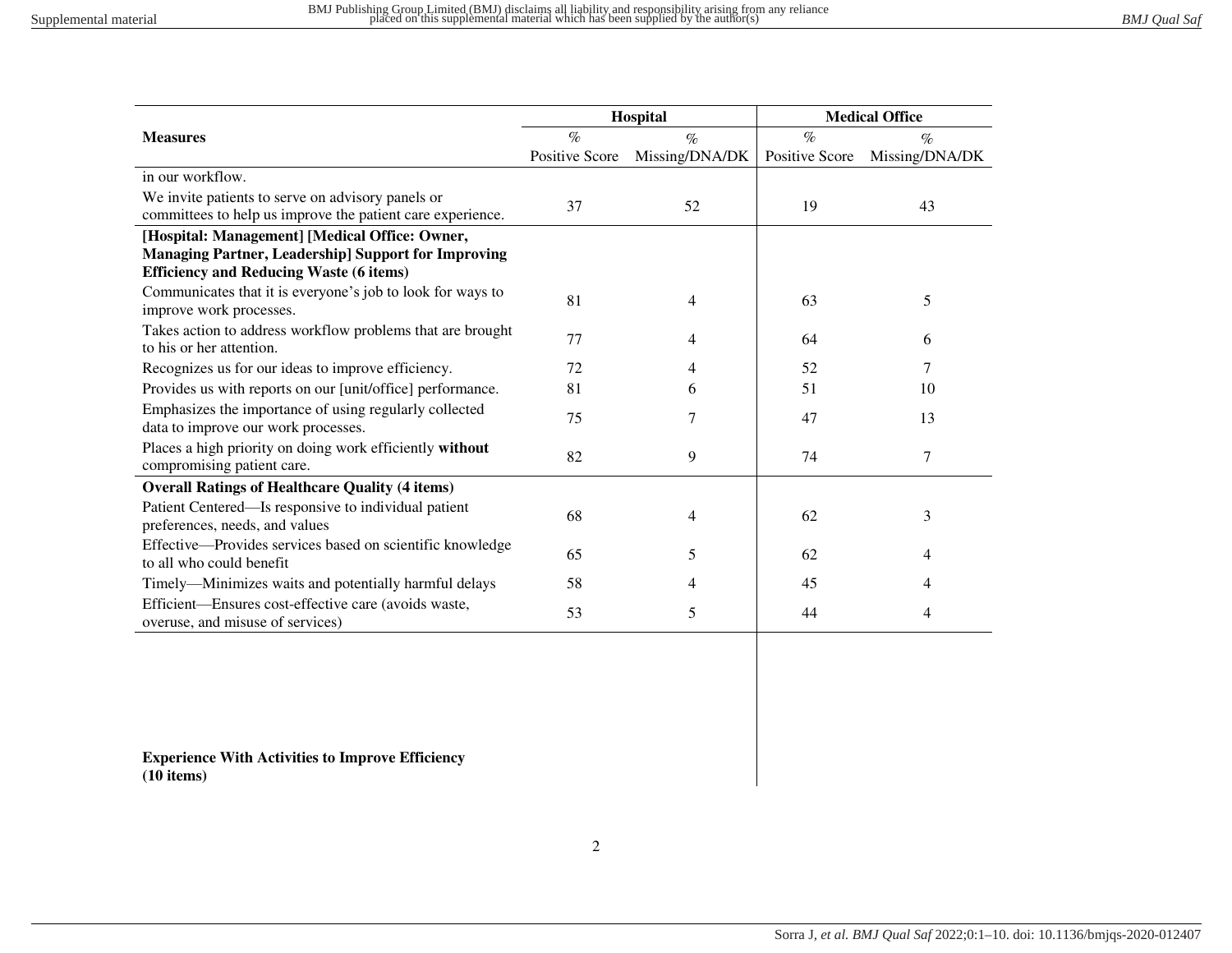|                                                                                                              |                | Hospital       | <b>Medical Office</b> |                |  |
|--------------------------------------------------------------------------------------------------------------|----------------|----------------|-----------------------|----------------|--|
| <b>Measures</b>                                                                                              | $\%$           | $\%$           | $\%$                  | $\%$           |  |
|                                                                                                              | Positive Score | Missing/DNA/DK | Positive Score        | Missing/DNA/DK |  |
| I received training on how to identify waste and<br>inefficiencies in my work.                               | 48             | 3              | 33                    | 3              |  |
| I helped to map a workflow process to identify wasted time,<br>materials, steps in a process, etc.           | 36             | 3              | 27                    | 4              |  |
| I shadowed/followed patients in this [hospital/office] to<br>identify ways to improve their care experience. | 17             | 3              | 14                    | 4              |  |
| I looked at visual displays or graphs to see how well my<br>[unit/office] was performing.                    | 63             | 3              | 27                    | 3              |  |
| I made a suggestion to management about improving an<br>inefficient work process.                            | 64             | 4              | 62                    | 4              |  |
| I made a suggestion to management about improving<br>patients' care experiences.                             | 55             |                | 51                    |                |  |
| I helped to implement an activity to improve efficiency.                                                     | 51             | 7              | 43                    |                |  |
| I served on a team or committee to make a work process<br>more efficient.                                    | 36             | 7              | 24                    | 6              |  |
| I reviewed the costs associated with an activity designed to<br>improve efficiency.                          | 24             | 7              | 13                    | 6              |  |
| I monitored data to figure out how well an activity to<br>improve efficiency was working.                    | 28             | 8              | 16                    | 7              |  |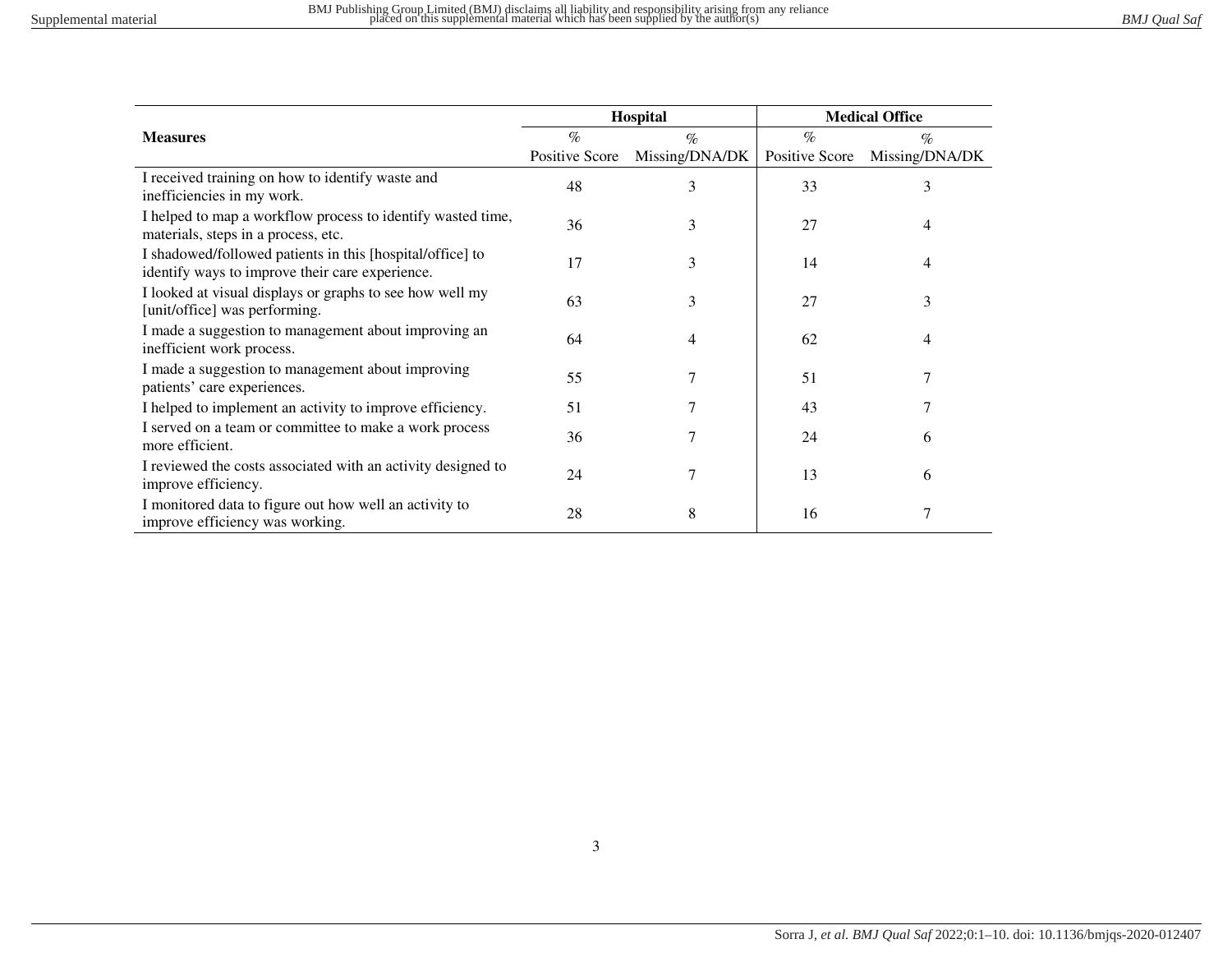## **Supplemental Table 2. Hospital and Medical Multilevel Confirmatory Factor Analysis Results**

|                                                                                                                                                                                                             | Hospital |                         |                                             | <b>Medical Office</b>                        |        |                         |                                                 |                                                     |
|-------------------------------------------------------------------------------------------------------------------------------------------------------------------------------------------------------------|----------|-------------------------|---------------------------------------------|----------------------------------------------|--------|-------------------------|-------------------------------------------------|-----------------------------------------------------|
| <b>Composite Measures</b>                                                                                                                                                                                   | ICC(1)   | Design<br><b>Effect</b> | Within-<br><b>Site</b><br>Factor<br>Loading | Between-<br><b>Site</b><br>Factor<br>Loading | ICC(1) | Design<br><b>Effect</b> | Within-<br><b>Site Factor</b><br><b>Loading</b> | Between-<br><b>Site</b><br><b>Factor</b><br>Loading |
| <b>Empowerment to Improve Efficiency (3 items)</b>                                                                                                                                                          |          |                         |                                             |                                              |        |                         |                                                 |                                                     |
| We are involved in making decisions about changes to our<br>work processes.                                                                                                                                 | 0.05     | 4.96                    | 0.85                                        | 0.98                                         | 0.13   | 2.84                    | 0.82                                            | 0.99                                                |
| We are encouraged to come up with ideas for more efficient<br>ways to do our work.                                                                                                                          | 0.04     | 4.19                    | 0.85                                        | 0.94                                         | 0.16   | 3.20                    | 0.83                                            | 0.88                                                |
| We are given opportunities to try out solutions to workflow<br>problems.                                                                                                                                    | 0.05     | 4.90                    | 0.86                                        | 1.00                                         | 0.14   | 2.91                    | 0.80                                            | 0.97                                                |
| <b>Efficiency and Waste Reduction (3 items)</b>                                                                                                                                                             |          |                         |                                             |                                              |        |                         |                                                 |                                                     |
| We try to find ways to reduce waste (such as wasted time,<br>materials, steps, etc.) in how we do our work.                                                                                                 | 0.04     | 4.16                    | 0.77                                        | 0.95                                         | 0.14   | 3.00                    | 0.74                                            | 0.79                                                |
| In our [unit/office], we are working to improve patient flow.                                                                                                                                               | 0.05     | 4.46                    | 0.81                                        | 0.92                                         | 0.13   | 2.71                    | 0.81                                            | 0.92                                                |
| We focus on eliminating unnecessary tests and procedures<br>for patients.                                                                                                                                   | 0.05     | 4.10                    | 0.69                                        | 1.00                                         | 0.14   | 2.54                    | 0.66                                            | 0.70                                                |
| Patient Centeredness and Efficiency (3 items)                                                                                                                                                               |          |                         |                                             |                                              |        |                         |                                                 |                                                     |
| In our [unit/office], we take steps to reduce patient wait<br>time.                                                                                                                                         | 0.05     | 4.35                    | 0.75                                        | 0.90                                         | 0.15   | 2.97                    | 0.71                                            | 0.66                                                |
| We ask for patient or family member input on ways to make<br>patient visits more efficient.                                                                                                                 | 0.06     | 4.47                    | 0.65                                        | 0.82                                         | 0.22   | 3.42                    | 0.68                                            | 0.91                                                |
| Patient and family member preferences have led to changes<br>in our workflow.                                                                                                                               | 0.05     | 4.18                    | 0.64                                        | 1.00                                         | 0.21   | 3.25                    | 0.72                                            | 1.00                                                |
| <b>Management Support for Improving Efficiency and</b><br><b>Reducing Waste (4 items)</b>                                                                                                                   |          |                         |                                             |                                              |        |                         |                                                 |                                                     |
| [Hospital: My supervisor, manager, or clinical leader]<br>[Medical office: Owners, managing partners, leadership]<br>Takes action to address workflow problems that are brought<br>to his or her attention. | 0.03     | 3.44                    | 0.87                                        | 0.94                                         | 0.18   | 2.39                    | 0.79                                            | 0.99                                                |
| Recognizes us for our ideas to improve efficiency.                                                                                                                                                          | 0.03     | 3.37                    | 0.89                                        | 1.00                                         | 0.19   | 2.47                    | 0.83                                            | 1.00                                                |
| Provides us with reports on our unit performance.                                                                                                                                                           | 0.04     | 4.08                    | 0.69                                        | 0.69                                         | 0.25   | 2.89                    | 0.70                                            | 0.74                                                |
| Places a high priority on doing work efficiently without<br>compromising patient care.                                                                                                                      | 0.04     | 3.75                    | 0.78                                        | 0.95                                         | 0.16   | 2.25                    | 0.65                                            | 0.99                                                |

Note: Separate multilevel confirmatory factor analyses were conducted for the hospital items and the medical office items.